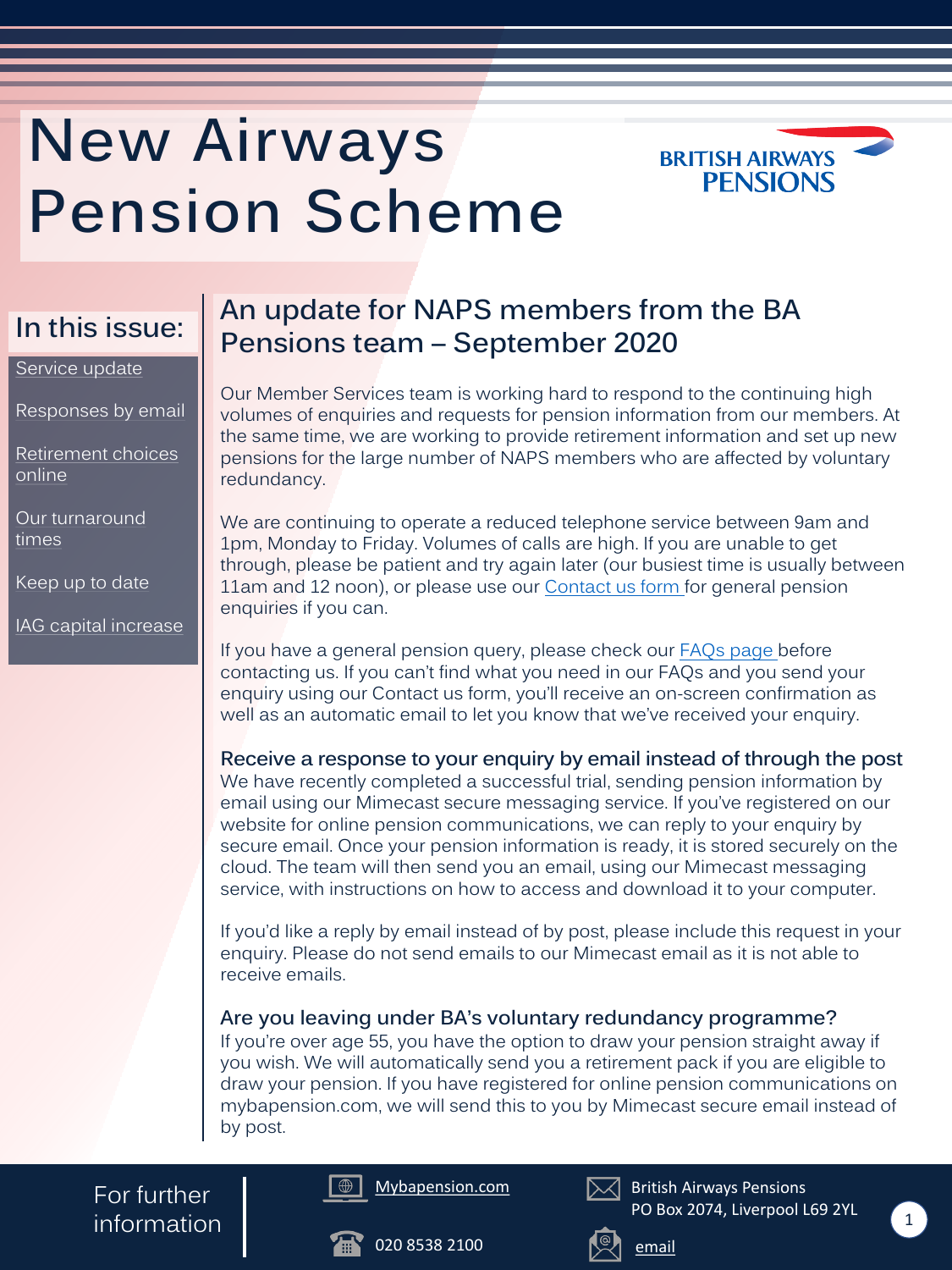#### **Make your retirement choices online**

It's now easier and quicker to let us know how you want to take your pension. Our retirement packs include all the forms you need to fill in to tell us what options you'd like to take, such as taking a tax-free lump sum and the bank you would like us to pay your pension to.

- Your Lifetime Allowance (LTA) (and any protections you have in place if the total value of all your pension benefits is more than the LTA).
- Your choices, such as whether you want to take any pension or AVCs as a taxfree lump sum
- **Where you want your pension to be paid**

You can still post a printed form, but the quickest option is to use our new Retirement Choices e-form, which is available once you've logged in to [mybapension.com](https://www.mybapension.com/users/sign_in). Providing your choices online is simple and convenient, saving you time and postage costs. You can save a copy of the choices you've made and, when you send them to us, you'll receive an automatic confirmation email to let you know we've received your instructions.

- Once you've received a retirement pack, log in to [mybapension.com](https://www.mybapension.com/users/sign_in)
- Go to Your e-forms and choose Retirement options
- Follow the on-screen instructions
- Submit your form, and we'll set up your pension payments from your selected pension start date

#### **The e-form includes information about:**

For further  $information \f{2}$ 

It's secure, and with the new secure email service (details in the story above) you can be confident your personal details will be safe.

#### **To use the Retirement choices e-form:**

If your retirement pack includes any additional, non-standard options (for example, different crystallised pension choices, or if you have Lifetime Allowance tax charges to pay), please fill in and return your forms by post as the Retirement options e-form does not include these options.

# <span id="page-1-0"></span>**New Airways Pension Scheme**









British Airways Pensions PO Box 2074, Liverpool L69 2YL





**Do you have benefits in the British Airways Pension Plan (BAPP)?**

BA introduced BAPP for existing employees from 1 April 2018. If you have a BAPP account, contact Aviva Life & Pensions on 0345 030 7964 or log into your BAPP account via the BA intranet for details of your BAPP account value and options.

#### **Download your statements**

Don't forget, if you've registered to manage your NAPS pension online, you can download copies of your online deferred pension, AVC and Annual Allowance statements (if you usually receive these), which will provide much of the information a financial adviser will need.

Pensioner members can also view, save and print Pension increase statements, P60 certificates and pension payslips.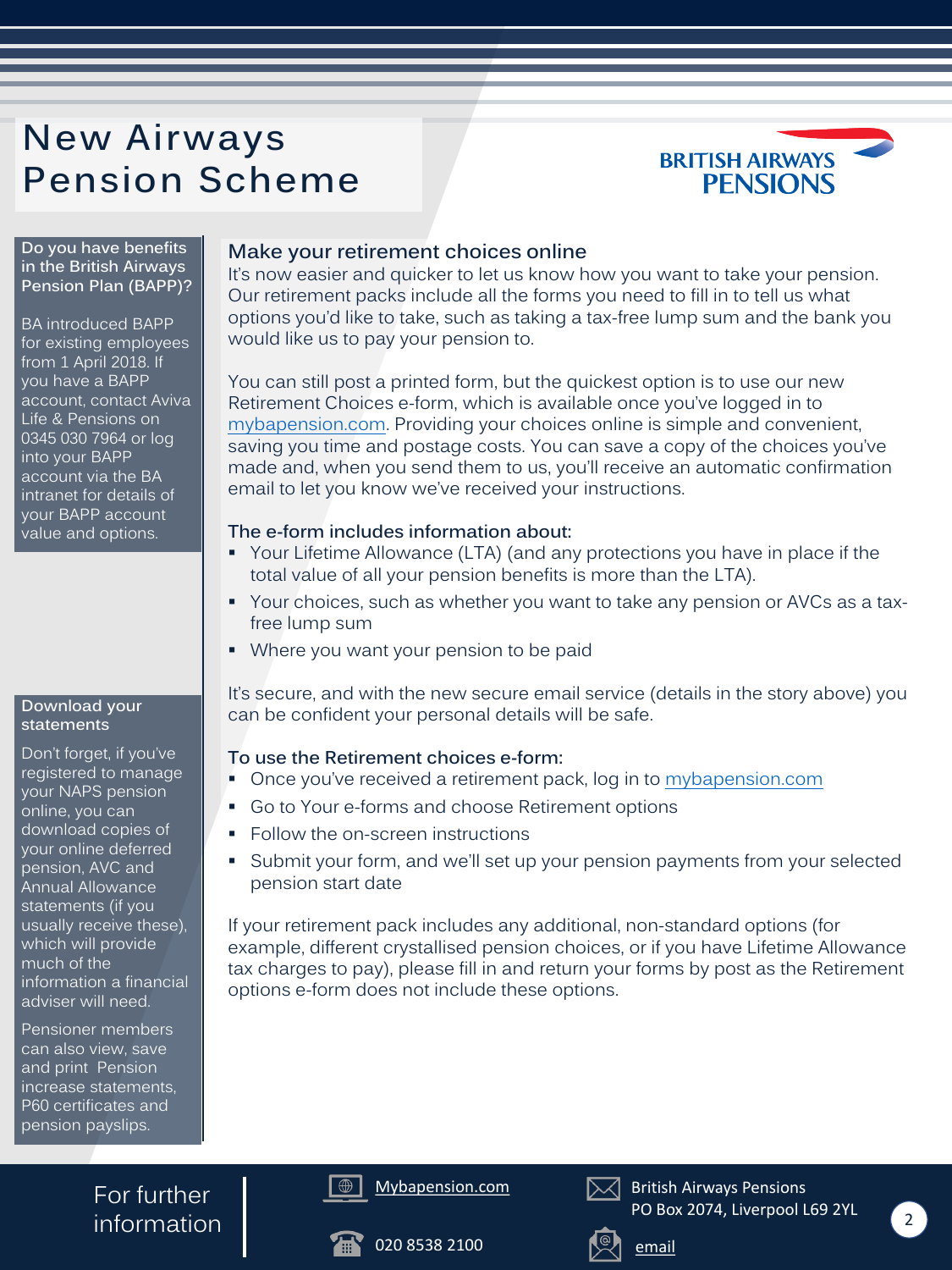





For further  $information \f{3}$ 

British Airways Pensions PO Box 2074, Liverpool L69 2YL





# <span id="page-2-0"></span>**New Airways Pension Scheme**



#### **Our latest enquiry turnaround times:**

#### **Keep up to date**

**The Association of British Airways Pensioners (ABAP)** ABAP is independent of both BA and BA Pensions. The association represents the interests of people who have pension rights with British Airways. Visit ABAP's website for more details.

#### **BA Clubs**

You can find the latest news from BA Clubs on the [BA Clubs website.](http://www.baclubs.com/)

#### **IAG**

Visit the [IAG website](https://www.iairgroup.com/en/newsroom) for the latest news about IAG and BA.

| Topic                                                  | Turnaround time                                                                                                                                                                                                                                                                                                                                                                                                                                                                                       |
|--------------------------------------------------------|-------------------------------------------------------------------------------------------------------------------------------------------------------------------------------------------------------------------------------------------------------------------------------------------------------------------------------------------------------------------------------------------------------------------------------------------------------------------------------------------------------|
| Death of a pensioner member                            | One week.                                                                                                                                                                                                                                                                                                                                                                                                                                                                                             |
| New retirements                                        | The first pension payment is usually paid at the end<br>of the month after your retirement date (e.g. at the<br>end of September for retirement dates during<br>August). If you take a tax-free lump sum, we will<br>usually send the payment to your bank on the first<br>working day following your retirement date. Once<br>we have made the payment, the money will usually<br>be available in your UK bank account within five<br>working days. Payment to an overseas bank will<br>take longer. |
| Transfer out payment to another<br>pension arrangement | Four to six weeks following receipt of all forms.                                                                                                                                                                                                                                                                                                                                                                                                                                                     |
| <b>Retirement Quotations</b>                           | Up to two months from the date of your request.<br>We are prioritising members who need to draw<br>their pension within the next three months.                                                                                                                                                                                                                                                                                                                                                        |
| Transfer Quotations                                    | Up to three months from the date of your request.<br>We are currently replying to requests received up to<br>30 June 2020.                                                                                                                                                                                                                                                                                                                                                                            |
| All other enquiries                                    | We are currently replying to enquiries received in<br>June and July 2020.                                                                                                                                                                                                                                                                                                                                                                                                                             |